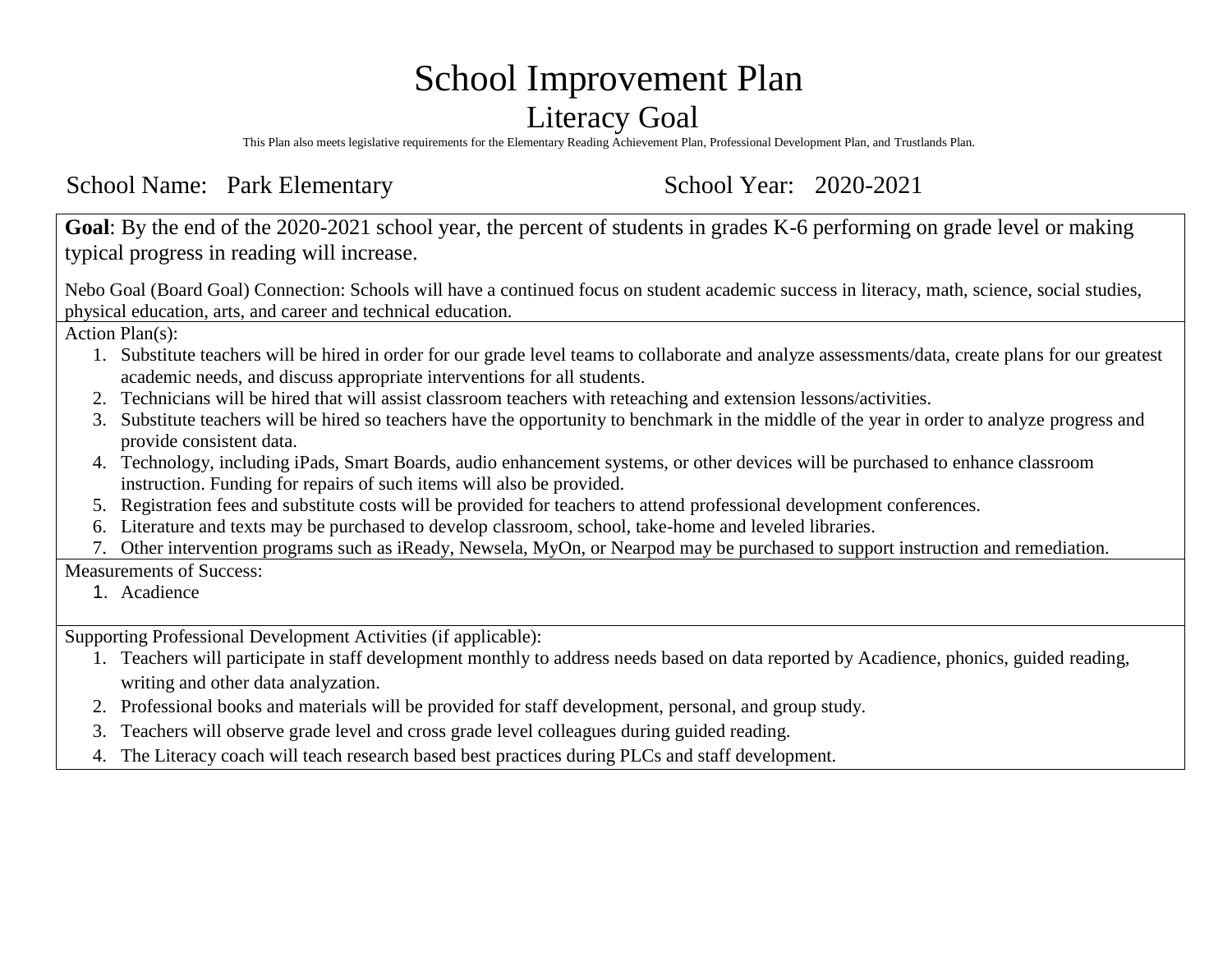## School Improvement Plan Mathematics Goal

This Plan also meets legislative requirements for the Elementary Reading Achievement Plan, Professional Development Plan, and Trustlands Plan.

School Name: Park Elementary School Year: 2020-2021

**Goal**: By the end of the 2019-2020 school year, the percent of students in grades 4-6 performing on grade level or making typical progress in math will increase.

Nebo Goal (Board Goal) Connection: Schools will have a continued focus on student academic success in literacy, math, science, social studies, physical education, arts, and career and technical education.

Action Plan(s):

- 1. Technicians will be hired to assist classroom teachers in providing early intervention and extension lessons/activities.
- 2. Substitute teachers will be hired to provide time for teacher teams to plan and create essential standard unit plans and common formative assessments.
- 3. Substitute teachers may be hired for teachers to attend professional development opportunities in mathematics through school, district, and state opportunities to improve students' mathematics strategies.
- 4. Technology, including iPads, Smart Boards, audio enhancement systems, or other devices will be purchased to enhance classroom instruction. Funding for repairs of such items will also be provided.
- 5. Other intervention programs such as iReady, may be purchased to support instruction and remediation.

Measurements of Success:

1. RISE

Supporting Professional Development Activities (if applicable):

- 1. Professional books and materials will be provided for staff development, personal and group study.
- 2. Teachers will observe grade level and cross grade level colleagues during mathematics instruction.
- 3. Teachers will analyze data to assist in grouping students for Tier 2 and Tier 3 instruction according to skill understanding.
- 4. Staff development may be provided and supported by administration, Title I coordinator, and other teachers to continue building teachers' knowledge base in mathematics.